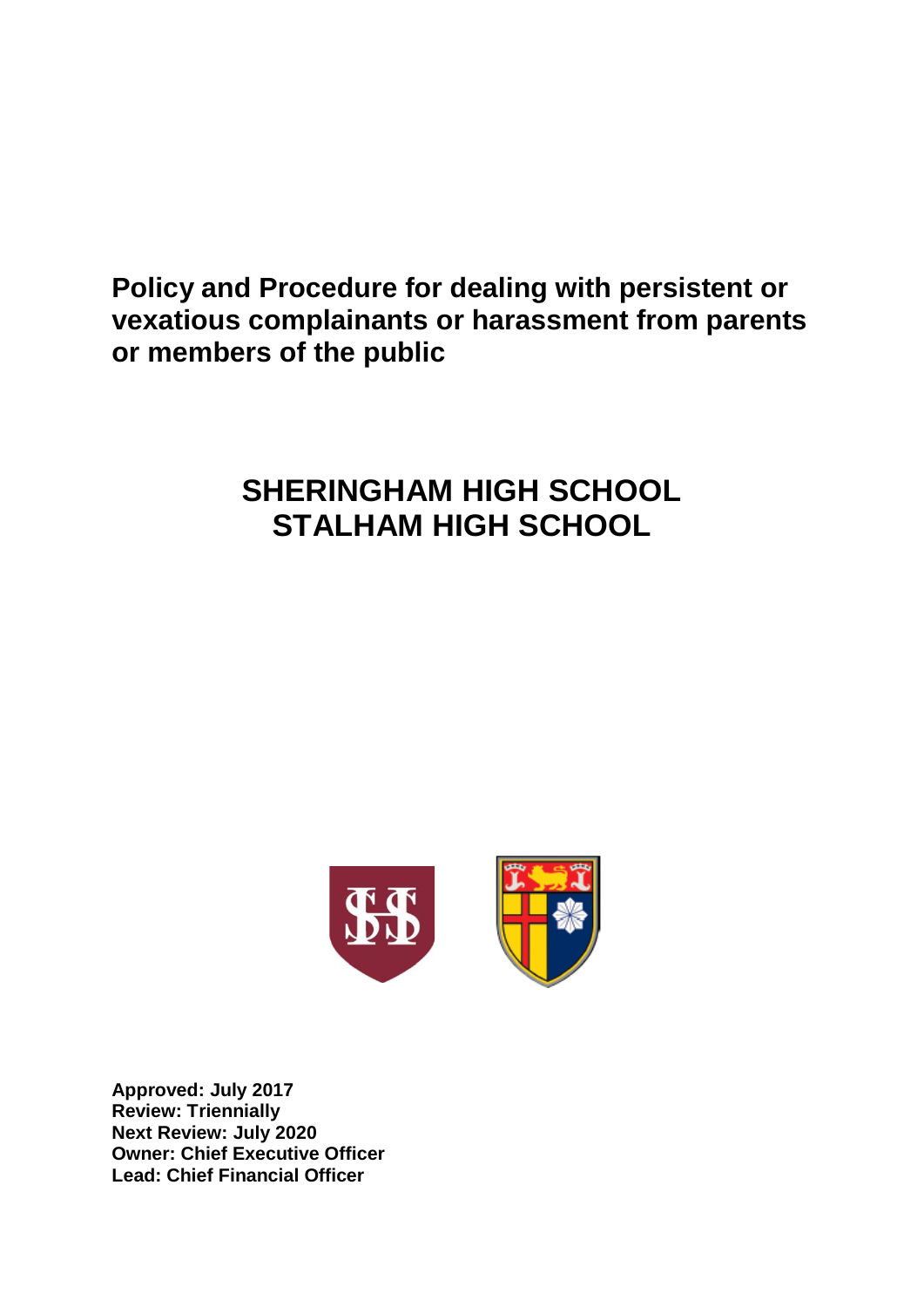### **Date sent to Joint Consultative Committee: Not applicable**

NB This policy does not cover complaints from staff in the course of or in relation to their employment. The Trust's policy on Grievance procedures.

#### **Introduction**

The Headteacher and staff deal with specific complaints as part of their day-to-day management of the school in accordance with the School's Complaints and Compliments Policy.

The majority of complaints are handled in an informal manner and are resolved quickly, sensitively and to the satisfaction of the complainant, who could be a pupil's parent, relative or carer.

However there are occasions when complainants behave in an unreasonable manner when raising and/or pursuing complaints. The consequences are that the actions of the complainant begin to impact negatively on the day to day running of the school and directly or indirectly the overall well-being of staff, children and parents in the school community. In these exceptional circumstances the school may take action in accordance with this policy.

## **Aims of the policy**

#### **1.1 The aims of the policy are to:**

- Uphold the standards of courtesy and reasonableness that should characterise all communication between the Trust, the school(s) and persons who wish to express a concern or pursue a complaint;
- Support the wellbeing of the children, students, staff and everyone who has a legitimate interest in the work of the school(s) and the Trust , including governors, directors and parents;
- Deal fairly with those who make persistent or vexatious complaints and those who harass members of staff in school.

## **Parents Expectations of the Trust/School**

**2.1 Parents/carers/members of the public who raise either formal complaints or informal concerns with the school(s) or the Trust can expect the Trust or the School to:**

- Regularly communicate to parents/carers in writing: a) How and when problems can be raised with the school or Trust b) The existence of the school's complaints policy c) The existence of this guidance
- Respond within a reasonable time
- Be available for consultation within reasonable time limits bearing in mind the needs of the children and students within the school and the nature of the complaint
- Respond with courtesy and respect
- Attempt to resolve problems using reasonable means in line with the school's Complaints Policy
- Keep complainants informed of progress towards the resolution of the issues raised

## **The Trust's/School's Expectations of Parents/Carers/Members of the Public**

#### **3.1 The Trust/school can expect parents/carers/members of the public who wish to raise problems with the school to:**

- Treat all school staff with courtesy and respect
- Respect the needs and wellbeing of children, students and staff in the school
- Avoid any use, or threatened use, of violence to people or property
- Avoid any aggression or verbal abuse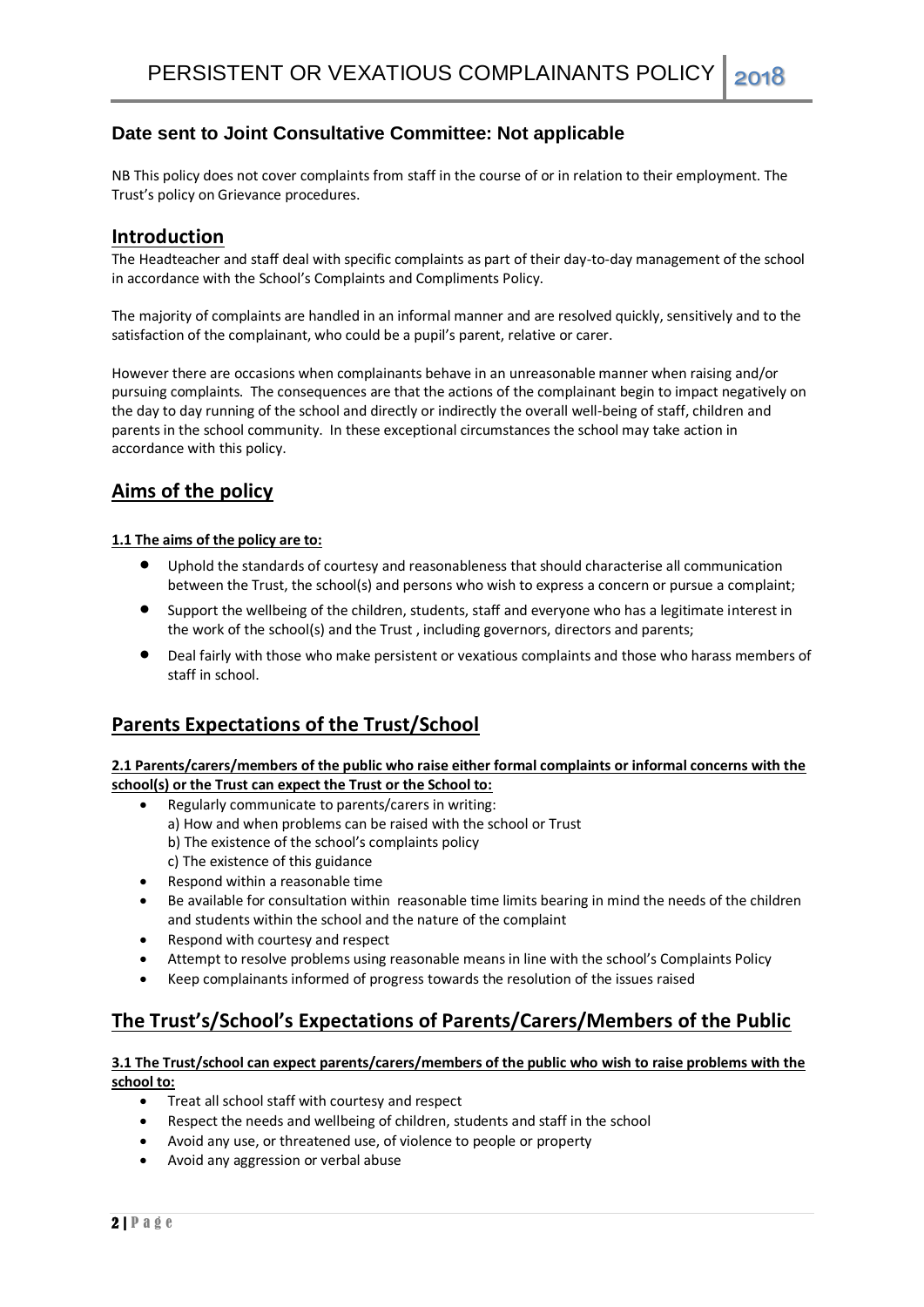- Recognise the time constraints under which members of staff in schools work and allow the school a reasonable time to respond
- Recognise that resolving a specific problem can sometimes take time
- (In the case of a complainant) follow the school's Complaints Procedure.

# **Who is a Persistent Complainant:**

**4.1** For the purpose of this document, a persistent complainant is a parent/carer/member of the public who complains about issues, either formally or informally, or frequently raises issues that the complainant considers to be within the remit of the school, and whose behaviour is unreasonable. Such behaviour may be characterised by:

- Actions which are persistent, obsessive, harassing, prolific, repetitious
- Prolific correspondence or excessive email or telephone contact about a concern or complaint
- An insistence upon pursuing unsubstantial complaints and/or unrealistic or unreasonable outcomes
- An insistence upon pursuing complaints in an unreasonable manner
- An insistence on only dealing with a specific member of staff on all occasions irrespective of the issue and the level of delegation in school to deal with such matters
- An insistence on repeatedly pursuing a complaint where the outcome is not satisfactory to the complainant but cannot be changed

**4.2** For the purpose of this guidance, harassment is the unreasonable pursuit of such actions as above in such a way that they:

- Appear to be targeted over a significant period of time on one or more members of school staff and/or
- Cause ongoing distress to the individual member(s) of school staff and/or
- Have a significant adverse effect on the whole/parts of the school community including individuals
- Are pursued in a manner which can be perceived as intimidation and oppressive by the recipient. This could include situations where persistent demands and criticisms, whilst not particularly taxing or serious when viewed in isolation, have a cumulative effect over time of undermining confidence, wellbeing and health.

# **The Trust/School's Actions in the Case of Persistent or Vexatious Complaints or Harassment:**

**5.1** In the first instance the Trust/school will verbally inform the complainant that his/her behaviour is considered to becoming unreasonable/ unacceptable and, if it is not modified, action may be taken.

**5.2** This will be confirmed in writing (Model Letter 1)

**5.3** If the behaviour is not modified the Trust/school may take some or all of the following actions as necessary, having regard to the nature of the complainant's behaviour and the effect of this on the school community:

- Inform the complainant in writing that his/her behaviour is now considered by the school to be unreasonable/unacceptable and, therefore, to fall under the terms of this guidance. (Model Letter 2)
- Inform the complainant that all meetings with a member of staff will be conducted with a second person present and that notes of the meeting may be taken in the interest of all parties (Model Letter 2)
- Inform the complainant that, except in emergencies, all routine communication with the complainant should be by letter only (Model Letter 2)
- (in the case of physical or verbal aggression) take legal or specialist advice and consider warning the complainant about being banned from the school site; or proceed immediately to a temporary ban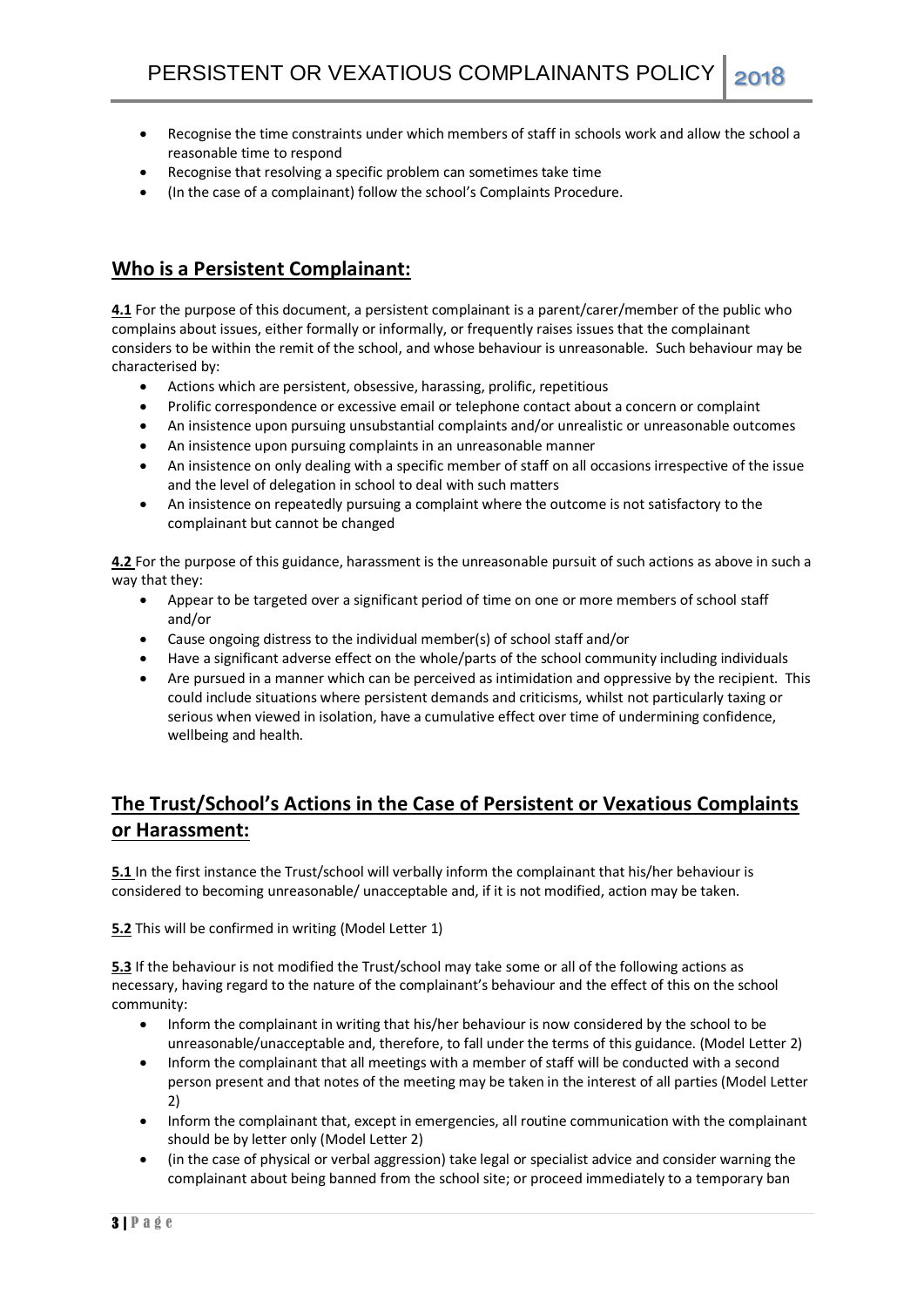- Consider taking advice on pursuing a case under Anti-Harassment legislation
- Consider taking advice about putting in place a specific procedure for dealing with complaints from the complainant i.e. the complainant will not be able to deal directly with the Headteacher but only with a third person to be identified by the governing body of the school who will investigate, determine whether or not the concern/complaint is reasonable, or vexatious and then advise the Headteacher accordingly.
- **5.4** If a complainant's persistent complaining/harassing behaviour is modified and is then resumed at a later date within a reasonable period of time, the school may resume the process identified above at an appropriate level. In these circumstances advice may be sought.

**5.5** Members of the Governing Body will act as a Complaints Committee and an Appeals Committee at the appropriate procedural stage.

#### **Review**

**7.1** The school will review as appropriate, and at a minimum once in a school year, any sanctions applied in the context of this guidance.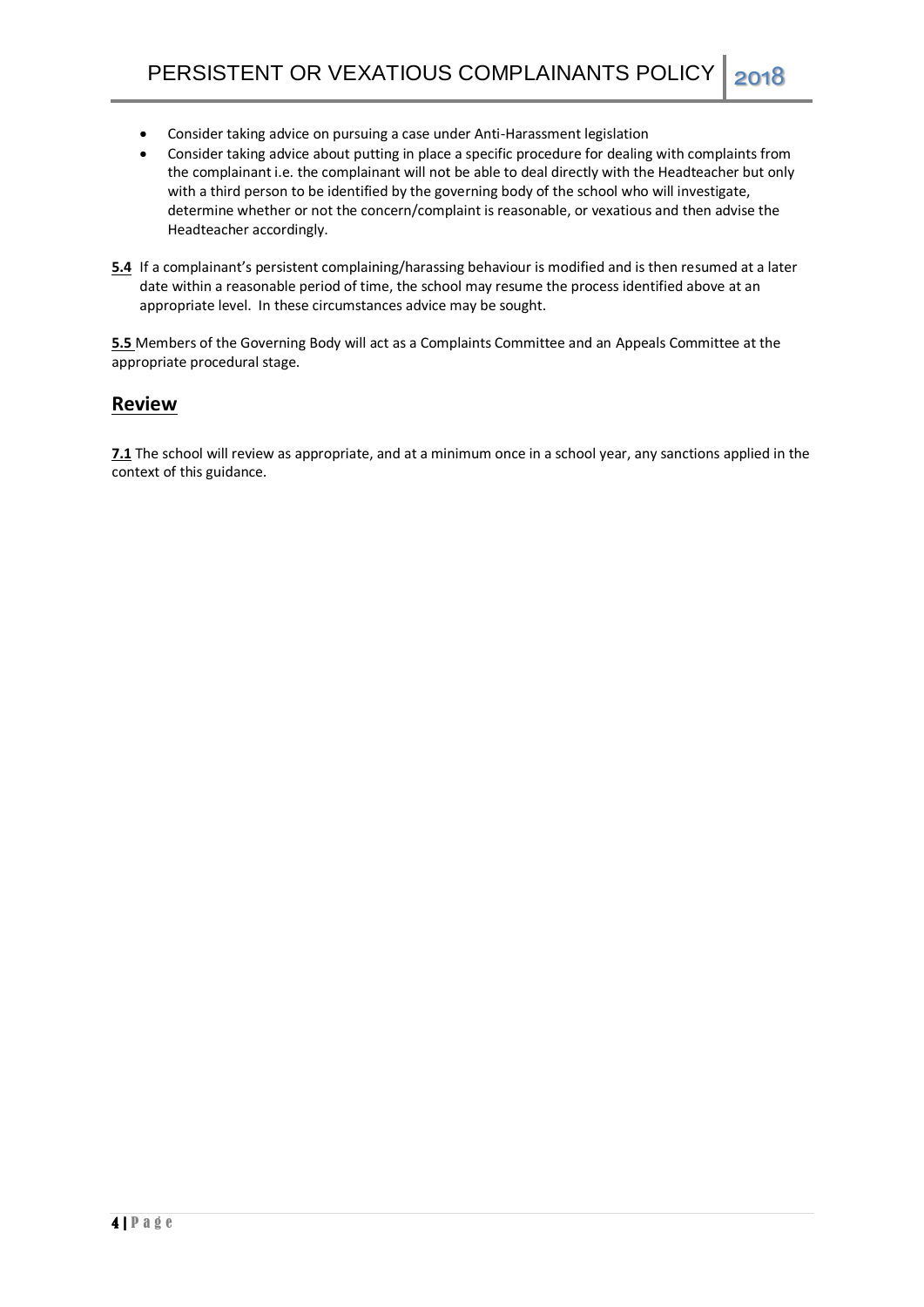# **Model Letter 1 (To be sent recorded delivery)**

Dear...

This letter is to inform you that the school considers your actions in (*describe actions, date, behaviour*) on ................................when you....................to be unreasonable/unacceptable.

We would ask you to bear in mind the fact that such behaviour on a school site can be disruptive and distressing to (children/students), staff and parents/carers. (*Delete of behaviour complained of did not occur on school site e.g. persistent use of email, verbally abusive telephone call.)*

We are aware you have raised some concerns, and would advise you that these are usually dealt with most effectively through the School's Complaints Procedure.

At the moment we are dealing with these issues by (*describe actions being taken to resolve concern.)*

Please note that the School's policy for Dealing with Persistent or Vexatious Complaints/Harassment sets out standards of behaviour expected of all people in their dealings with the school. This includes *(select from list below or from within the policy)*:

- Treating others with courtesy and respect
- Resolving complaints using the school's complaints procedure
- Not pursuing unsubstantial complaints and/ or unrealistic or unreasonable outcomes
- Not behaving obsessively, persistently, harassing or repetitious
- Not behaving in an unreasonable matter
- Not insisting in pursuing a complaint when the outcome is not satisfactory to the complainant

The Policy also indicates the steps that we may take if these standards are breached. These include:

- Making special arrangements for communications and meetings with the school
- Considering a ban from school premises
- Considering legal action

We would ask you to allow school time to resolve the issues according to the correct procedures, and would assure you that we shall take every step to move this process forward as quickly as possible.

Yours sincerely